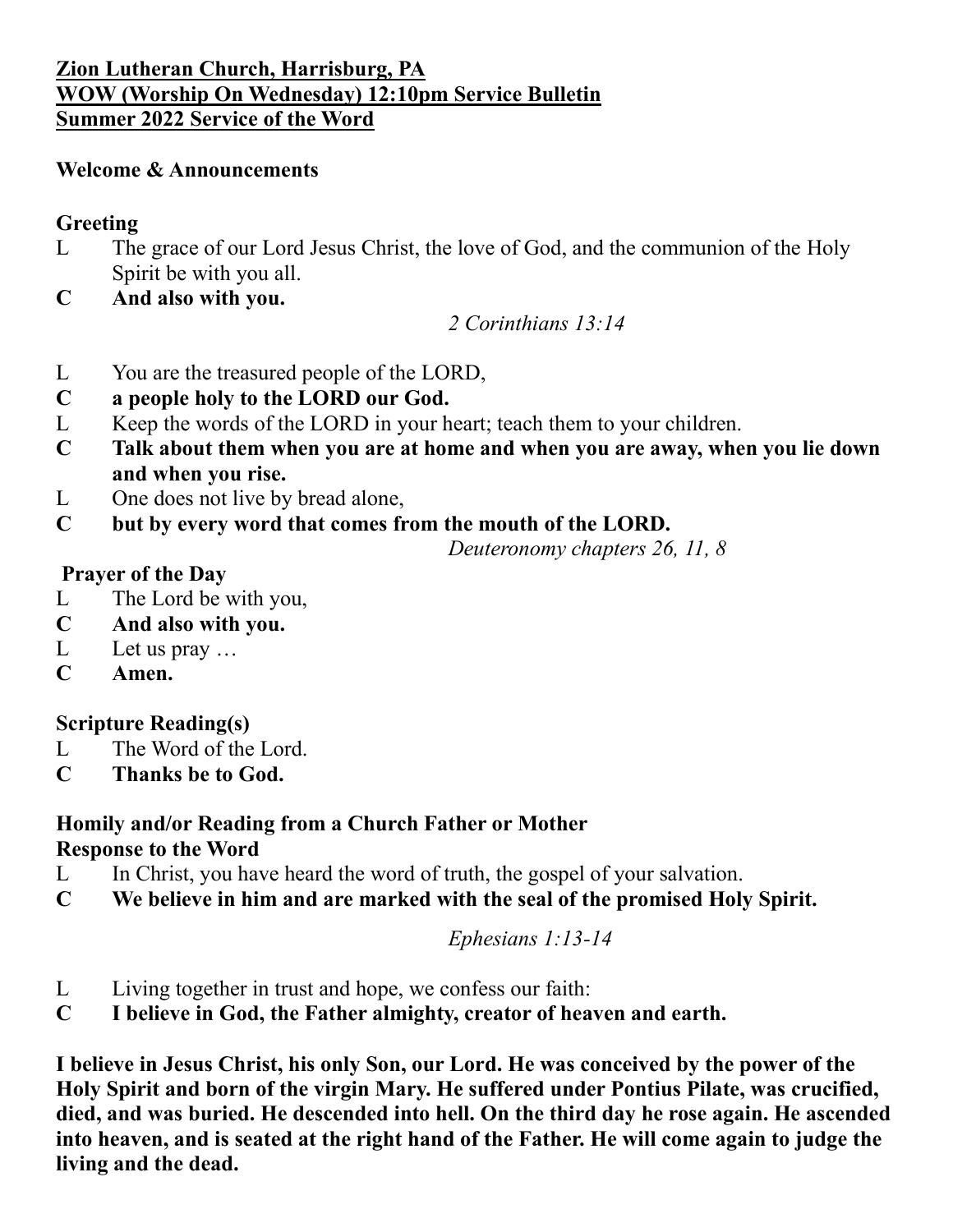**I believe in the Holy Spirit, the holy catholic Church, the communion of saints, the forgiveness of sins, the resurrection of the body, and the life everlasting. Amen.**

- L Build yourselves up on your most holy faith;
- **C pray in the Holy Spirit.**

*Jude 20*

- L Keep yourselves in the love of God;
- **C look forward to the mercy of our Lord Jesus Christ.**

*Jude 21*

- L If anyone is in Christ, there is a new creation:
- **C Everything old has passed away; behold, everything has become new!**

*2 Corinthians 5:17*

L God has given us the ministry of reconciliation. Therefore, let us be reconciled to God and to one another.

*Silence for personal confession.*

- L Gracious God,
- **C have mercy on us. In your compassion forgive us our sins, known and unknown, things done and left undone. Uphold us by your Spirit so that we may live and serve you in newness of life, to the honor and glory of your holy name; through Jesus Christ our Lord. Amen.**
- L Almighty God have mercy on you, forgive you all your sins through our Lord Jesus Christ, strengthen you in all goodness, and by the power of the Holy Spirit keep you in eternal life.
- **C Amen.**

## **Peace**

L Sisters and brothers, rejoice. Mend your ways, encourage one another, agree with one another, live in peace.

*2 Corinthians 13:11*

- L The peace of the Lord be with you always.
- **C And also with you.**

## **The Prayers**

L Show us your mercy, O Lord,

# **C and grant us your salvation.**

L Clothe your ministers with righteousness.

- **C Let your people sing with joy.**
- L Give peace, O Lord, in all the world,
- **C for only in you can we live in safety.**

L Lord, keep this nation under your care.

## **C and guide us in the way of justice and truth.**

L Let your way be known upon the earth;